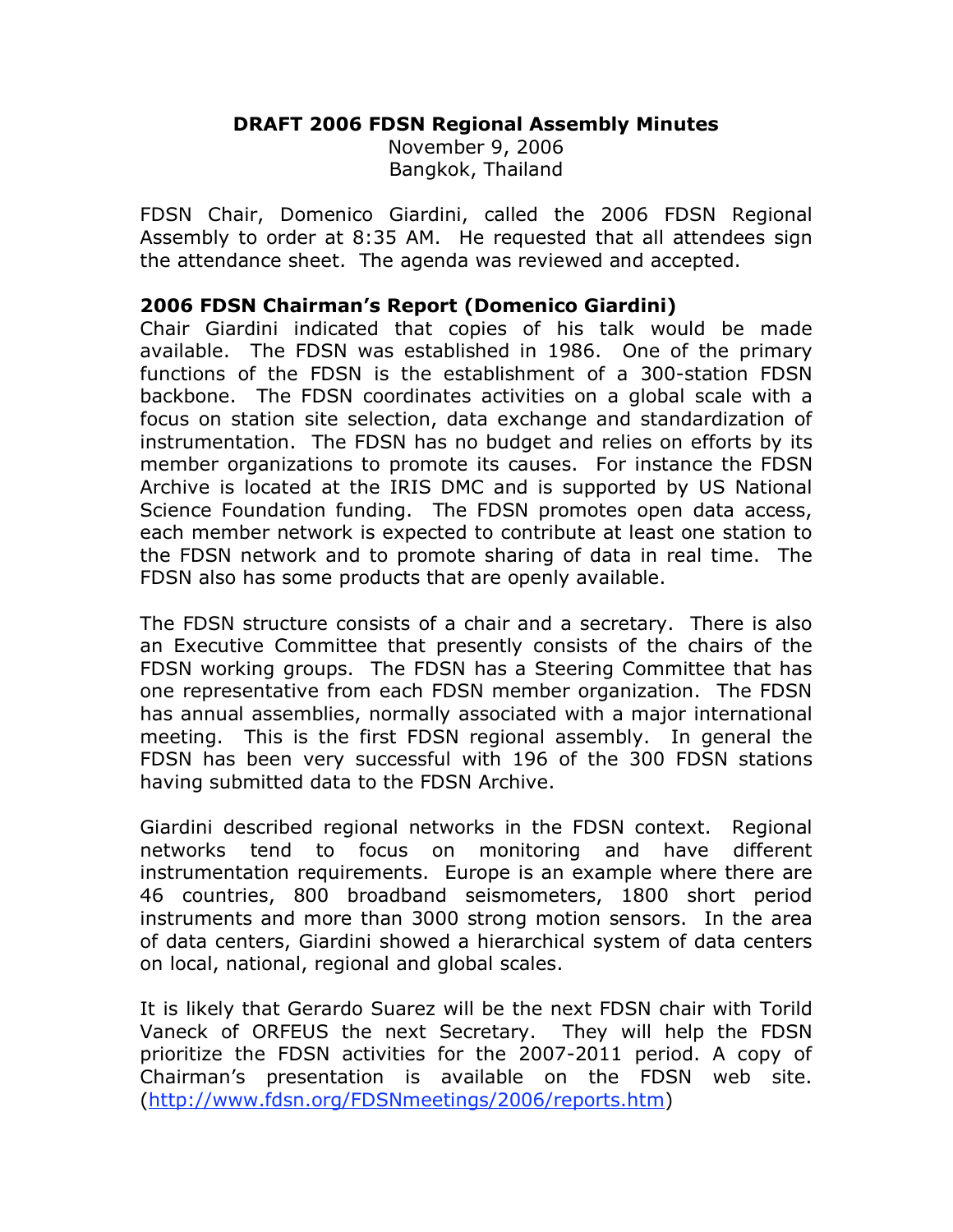## **FDSN Working Group I & IRIS GSN (Rhett Butler)**

Butler emphasized both the global and regional aspects of FDSN station siting. He displayed a map showing the existing global network distribution in terms of existing, backbone stations and planned stations. WGI works with the FDSN membership to help standardize instrumentation. A map showing the distribution of FDSN stations in SE Asia was shown followed by different regions in the world. The goal is to install 24 bit digitizers and it is now normal practice within most networks. Butler showed the kind of information that is tracked by the FDSN and what data center has which data implying the need to add two new columns to the FDSN station lists including real time data access and the data center(s) having the data.

Butler gave a brief update on GSN status and the most recent new stations that have been installed. He mentioned the satellite downlink at PTWC in Hawaii that greatly enhances real time data availability for Western Pacific stations especially in the tsunami context. (see attachment on FDSN web site).

## **FDSN Work Group II & FDSN Data Center (Tim Ahern)**

Bernard Dost, Chair of working group II, was not able to attend the meeting so Tim Ahern presented WG II. WG II focuses on data distribution and data formats. The well-utilized Standard for Exchange of Earthquake Data (SEED) format is one of the major success stories of WG II. A variety of request mechanisms, software developments, quality control and FDSN products such as the FDSN Station Book were highlighted.

A summary of the time span of data at the FDSN archive was presented for temporary experiments, permanent networks and other types of data. Maps of global station distribution, types of sensor data managed and the effective movement into management of real time data within the FDSN were highlighted. More than 150 stations are now available in real time through FDSN data centers. Automated quality control, volumes of data at the FDSN archive, shipments of data and the concept of a virtual network were described or presented. More information is available on the FDSN web site.

# **The International Ocean Tsunami Warning System (Masahiro Yamamoto)**

Yamamoto presented an excellent summary of the current state of the tsunami warning system. The system is based on the open and free exchange of data and information and therefore is closely aligned with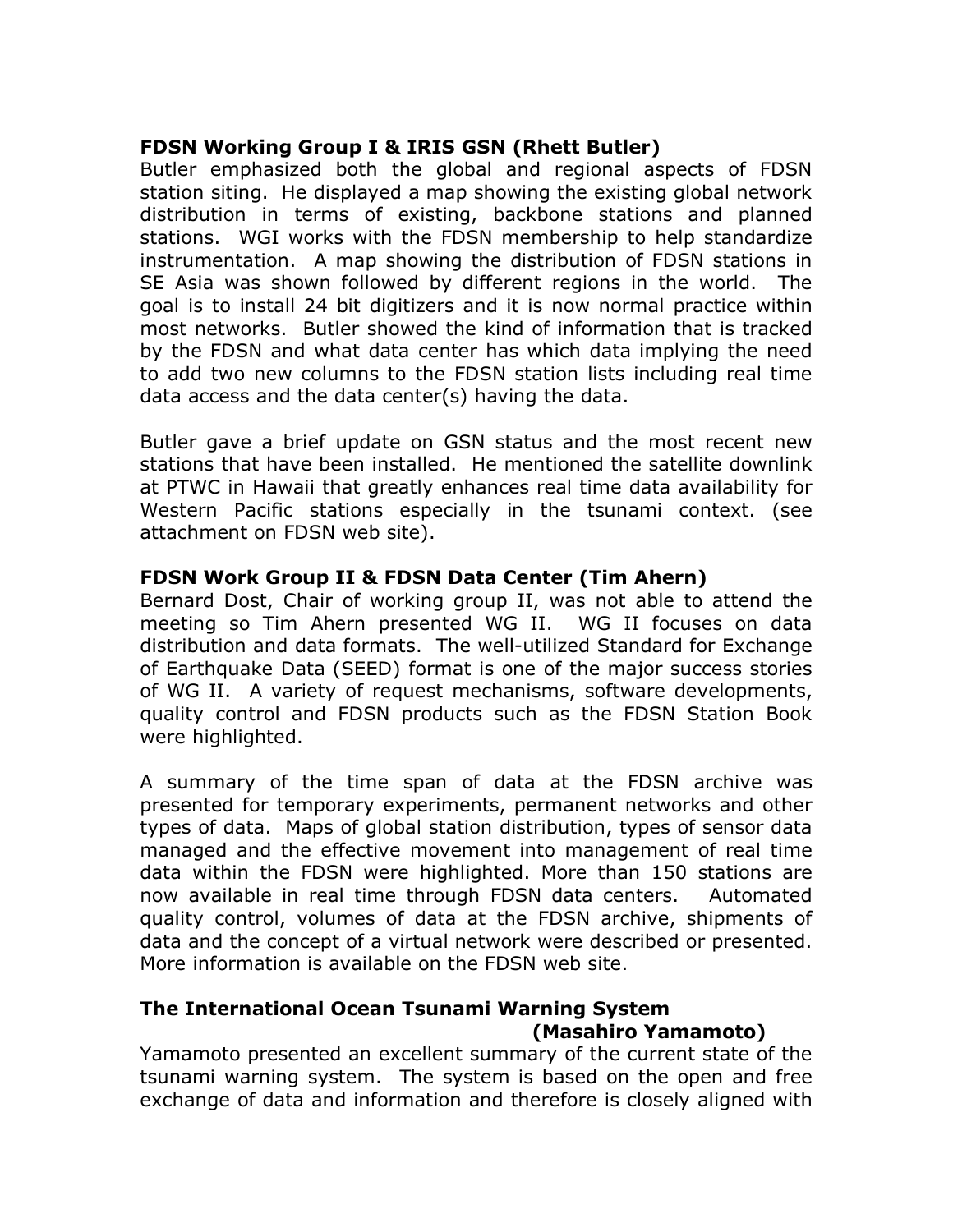the guiding principles of the FDSN. Examples of systems in Japan and what is needed for effective tsunami warnings were presented. The status of the new tsunami warning system in SE Asia and the Indian Ocean were summarized. Efforts in the Caribbean and in the Mediterranean were summarized. The need for the tsunami community to coordinate with the CTBTO and the FDSN was highlighted. Yamamoto's presentation can be found on the FDSN web site.

#### **Thai National Seismic Network (Burin Wechbunthung)**

Wechbunthung presented the tectonic context for Thailand as well as a review of the seismicity experienced in Thailand. A summary of the seismic observatories in Thailand was given and the plans for future expansion were also presented. Flow of seismic data from stations in Thailand and the region was highlighted. Data exchange with JMA, NEIC and PTWC is already in place. A summary of the Thai Tsunami Early Warning System was given. Giardini asked how many of the stations will be open. Wechbunthung replied that it depends on technical support but he would like for all stations to be open. Wechbunthung's presentation is available on the FDSN Web Site.

### **GEOFON and is role in the Indian Ocean Tsunami Warning System ( Joachim Saul)**

Saul gave an overview of the Geofon network. 50 stations, mostly in Europe and in the Indian Ocean Region are in operation. GEOFON operates an Earthquake Information Service and operate a large data archive. It is the largest node in the European Virtual data center. He showed the aggressive and rapid growth of GEOFON supported network activity in SE. Asia. GEOFON focuses much of its effort in Indonesia. They have a goal of producing earthquake locations in 3 minutes. The audience expressed a need to open up station in Northern Africa. German policy is to give ownership of the equipment to Indonesia. Saul's presentation is on the FDSN web site.

### **Australian Efforts in the Indian Ocean (Spiro Spiliopoulos)**

Spiliopoulos indicated that Australia would spend 69 million Australian dollars over a four-year period in support of the tsunami effort in the Indian Ocean region. They are looking for ways to build bridges to existing stations. They get data from 106 global stations and they have established a 24x7 operations center. Spiliopoulos' presentation is available from the FDSN Web site.

### **GEOSS and the FDSN (Butler)**

After a coffee break, Butler gave a brief summary of GEOSS efforts as they relate to the FDSN. In GEOSS there are nine Societal Benefit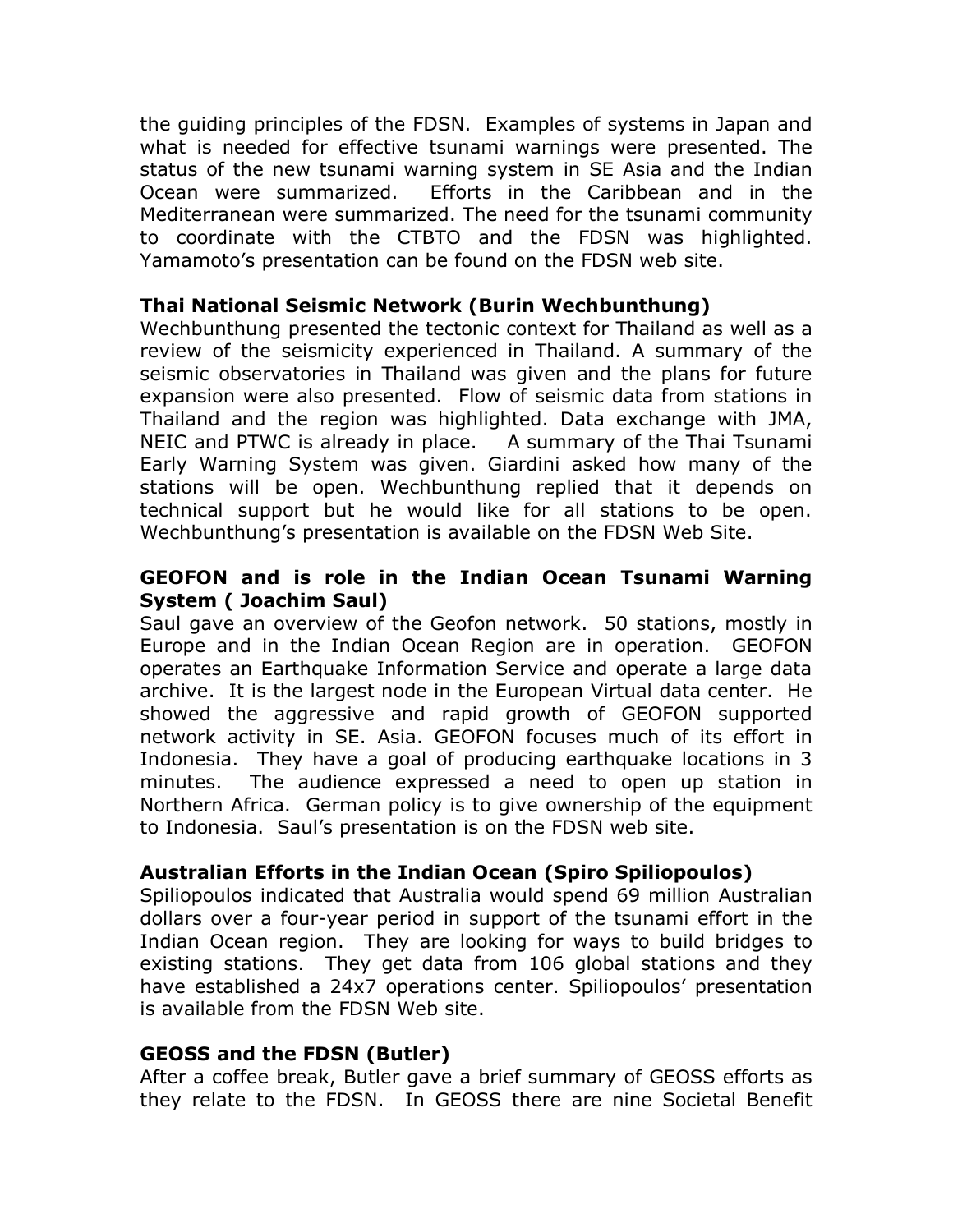Areas with Disasters being the one that is most relevant to FDSN activities.

The GSN is now a GEOSS contributing system and the FDSN is officially registered as a Participating Organization of GEOSS. The FDSN represents seismology within the GEOSS framework. To a large extent seismology has been doing what GEOSS is attempting to do for many years. Giardini asked how many people in the meeting were familiar with GEOSS and only one was. Presentation is on the FDSN Web site.

## **Network Reports (various)**

A large number of network reports were then presented as part of the FDSN. All of these presentations are on the FDSN web site at http://www.fdsn.org/FDSNmeetings/2006/reports.htm and interested parties should consult the presentations for details.

| <b>Presenter</b>   | <b>Institution</b>        | <b>Title of Presentation</b> |  |  |
|--------------------|---------------------------|------------------------------|--|--|
| M. Mokhtari        | <b>IIEES</b>              | Iranian Broad Band Seismic   |  |  |
|                    |                           | <b>Network</b>               |  |  |
| M.R. Geitanchi     | <b>Tehran University</b>  | Iranian Seismic Network      |  |  |
| M.R. bin Che       | Malaysian                 | Malaysian<br>Seismological   |  |  |
| Abas               | Meteorological Dept       | <b>Network</b>               |  |  |
| <b>B.</b> Bautista | <b>PHIVOLCS</b>           | The Upgraded Seismic Network |  |  |
|                    |                           | of PHIVOLCS                  |  |  |
| -Giardini          | National                  | Seismic Network in Singapore |  |  |
|                    | <b>Environment Agency</b> |                              |  |  |
| H. Alakhali        | Seismological             | Yemen National Seismological |  |  |
|                    | <b>Observatory Center</b> | <b>Networks</b>              |  |  |
| Sunarjo            | <b>BMG</b>                | Indonesia Seismic Network    |  |  |

Special Notes from above talks.

**Mokhtari.** IIEES system has 17 stations operating (November 2006) with plans for 48 stations by 2010. Data are available for earthquakes of magnitude 4.1 to 4.4 and greater. They have a 25-station RAMP system with telemetry by satellite.

**Geitanchi.** Tehran University operates a total of about 10 networks in Iran. Most are in seismically active and populated areas. They have about 50 stations in total. They have some Guralp sensors to install in critical areas. They have good cooperation with IIEES. The networks in Mashhad have about 60 stations.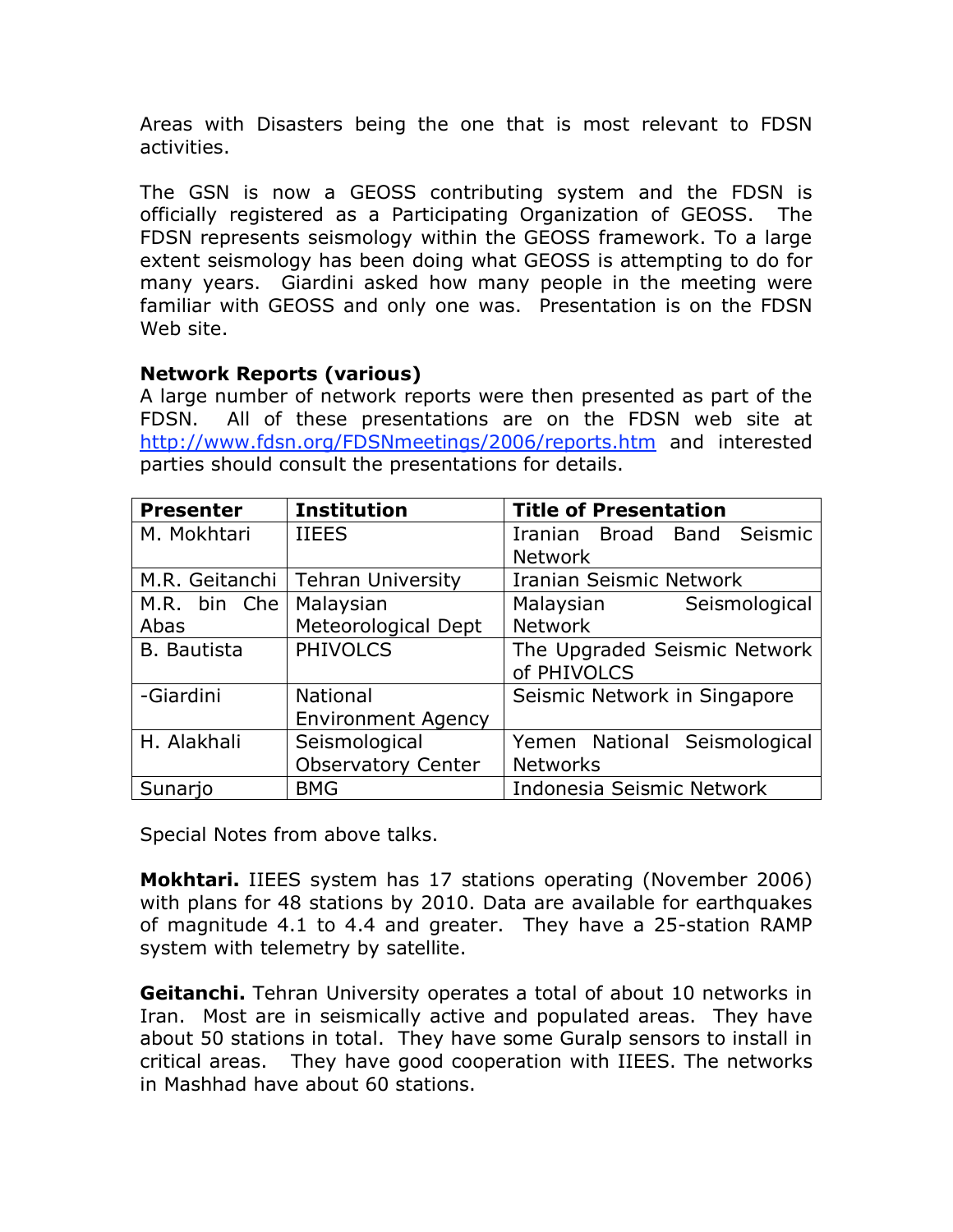**bin Che Abas.** Malaysia is upgrading their system as a result of the tsunami. The sensors include tide gauges, ocean buoys and costal cameras. They have well-established links to PTWC and JMA. They have 14 stations 7 of which are broadband. They have open access to data both outgoing and incoming. They contribute data to the FDSN archive.

**Singapore.** Presentation made by Giardini. There was considerable mention of how well the data from Singapore were shared with the global community. Singapore contributes data to the FDSN Archive.

**B. Bautista.** Described the seismo-tectonic system in the Philippines. They use SRC data loggers and Teledyne short period sensors. They have 9 CMG-3T Broadband sensors. They have 30 stations telemetered using spread spectrum radios. They plan to open up data access for the 9 Broadband stations.

**H. Alakhali.** They have 6 broadband stations operational. They use the SEISAN software system.

**Sunarjo.** Indonesia is very tsunami prone with a tsunami occurring every two years on average. In Indonesia, BMG issues the tsunami warnings. Sunarjo's talk described the tsunami warning system in Indonesia, the seismic network, communications system and information dissemination system. Several other countries are helping Indonesia enhance their seismic monitoring system. New stations are being installed with help from Japan (15 stations), China (4 stations), Germany (21-22 stations). BMG in Indonesia will have 48 stations. They will have a total of 80 BB stations in Indonesia by the end of 2006.

### **Closing Comments**

Chairman Giardini indicated that all of the presentations would be made available on the web. He stressed the importance of data exchange and sharing data with the broader community. He encouraged groups to join the FDSN. Thanks were extended to all that attended the meeting.

Meeting Adjourned.

Minutes Respectfully Submitted

Tim Ahern FDSN Secretary